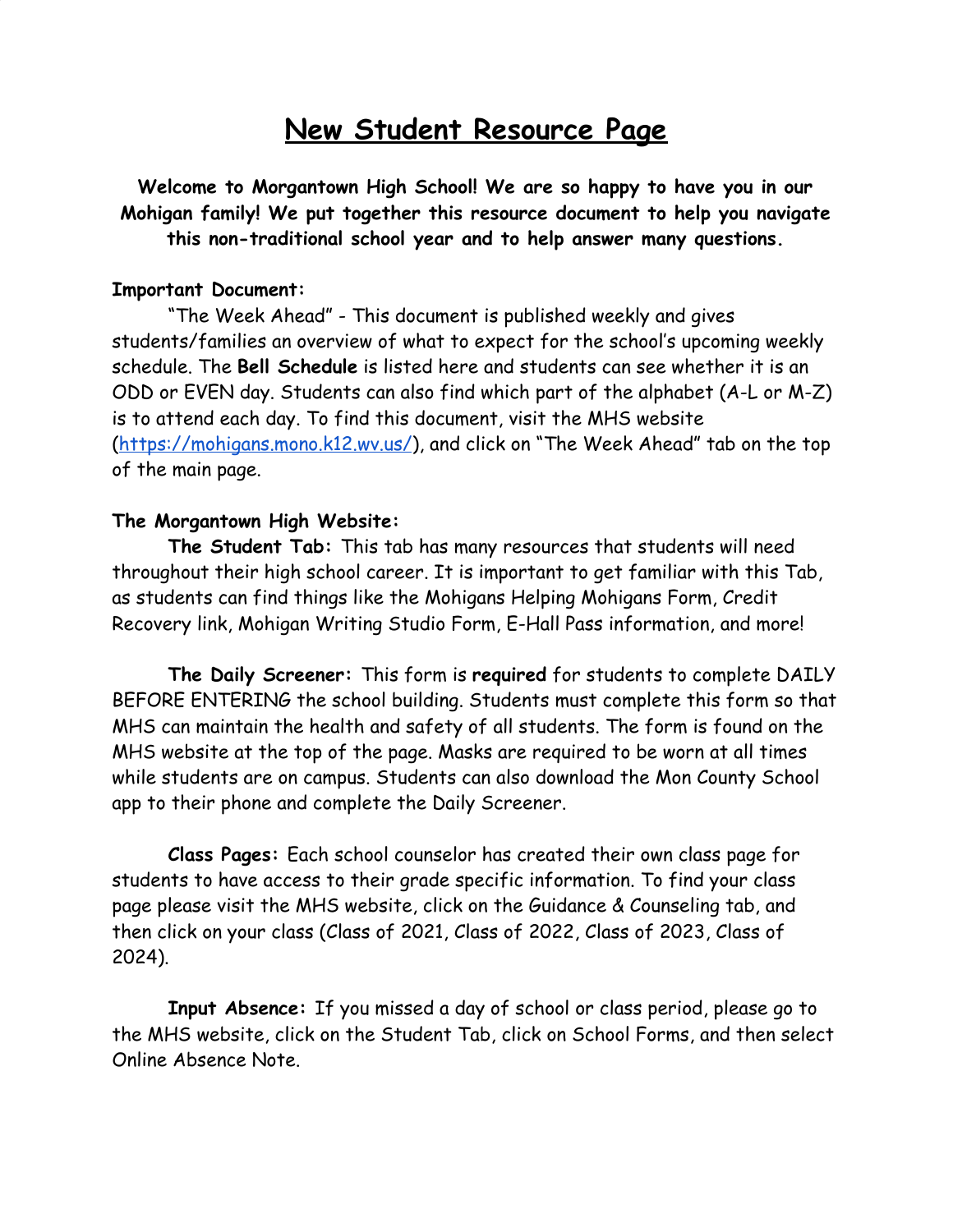**Locker:** If you would like access to a locker this school year, please go to the MHS website, click on the Student Tab, click on School Forms, and then select Locker Form 2021.

**Lunch Sign-Up:** If you are in remote learning and need to sign up for a school lunch, please go to the MHS website and click on the Parent Meal Order tab at the top of the website. You must complete the form daily for each student by 10AM. Lunches can be picked up at the front of your school or other designated area from 12:00-12:30PM. This is a Drive Thru Only service.

**Free & Reduced Lunch Online Application:** Visit the Mon County Schools website [\(https://boe.mono.k12.wv.us/](https://boe.mono.k12.wv.us/)), click on the Departments tab, click on Child Nutrition, click on Forms & Guidance, and finally select Free/Reduced Lunch Online Application.

## **Other Questions:**

**Schoology Questions:** For questions about Schoology, please contact Holi Rucker at [holiann.rucker@k12.wv.us.](mailto:holiann.rucker@k12.wv.us)

**Schoology Groups:** If you need to know how to join your Schoology class group (example: Class of 2021), please contact your grade-level counselor or homeroom teacher and they will give you your access code.

**Virtual School Questions:** For questions about WVDE Virtual School or Monongalia County Distance Learning, please contact Kevin Colistra at kcolistra@k12.wv.us.

### **Internet Options/Resources:**

**● [https://www.highspeedinternet.com/resources/are-there-government-pro](https://nam01.safelinks.protection.outlook.com/?url=https%3A%2F%2Fwww.highspeedinternet.com%2Fresources%2Fare-there-government-programs-to-help-me-get-internet-service&data=02%7C01%7Clauren.landry%40k12.wv.us%7Ca2ed7609e5fc44275f2608d854e81bf8%7Ce019b04b330c467a8bae09fb17374d6a%7C0%7C0%7C637352703156212440&sdata=0CnY%2FmoeWtYAFowmkMUIeMBmzCIuoB%2BRX9kzMQ1eRlo%3D&reserved=0) [grams-to-help-me-get-internet-service](https://nam01.safelinks.protection.outlook.com/?url=https%3A%2F%2Fwww.highspeedinternet.com%2Fresources%2Fare-there-government-programs-to-help-me-get-internet-service&data=02%7C01%7Clauren.landry%40k12.wv.us%7Ca2ed7609e5fc44275f2608d854e81bf8%7Ce019b04b330c467a8bae09fb17374d6a%7C0%7C0%7C637352703156212440&sdata=0CnY%2FmoeWtYAFowmkMUIeMBmzCIuoB%2BRX9kzMQ1eRlo%3D&reserved=0)**

Everyone On

**● [https://www.everyoneon.org/find-offers](https://nam01.safelinks.protection.outlook.com/?url=https%3A%2F%2Fwww.everyoneon.org%2Ffind-offers&data=02%7C01%7Clauren.landry%40k12.wv.us%7Ca2ed7609e5fc44275f2608d854e81bf8%7Ce019b04b330c467a8bae09fb17374d6a%7C0%7C0%7C637352703156212440&sdata=byB6VN%2F2CN1joq6WrAPLUHyqZwyPnqkXKlO1K2ySbvc%3D&reserved=0)**

Comcast

- \$9.95 per month
- Covid-19 Update: New families who connect between now and December 31, 2020 will receive 60 days of free internet service.